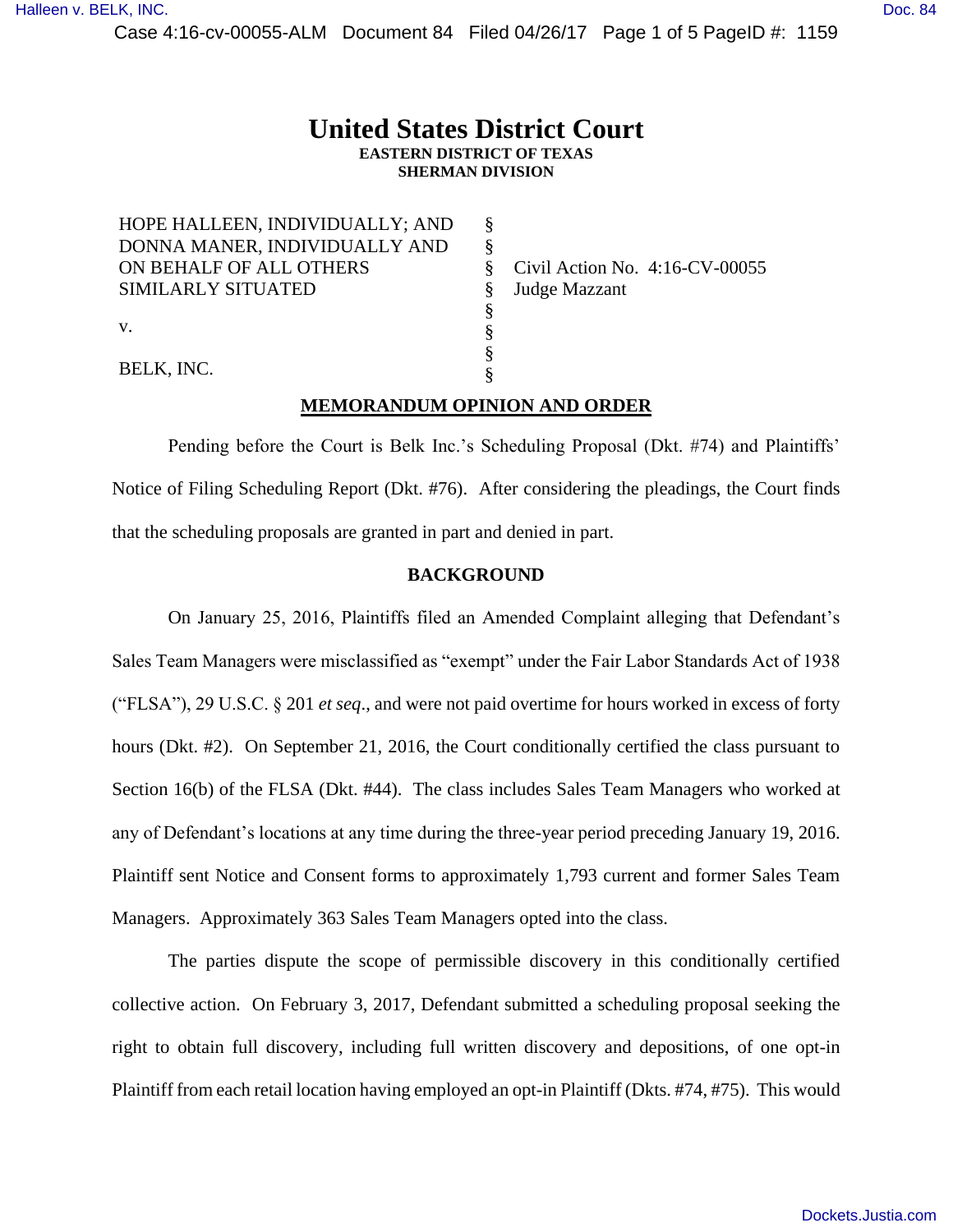amount to full discovery of 179 opt-in plaintiffs. Defendant requests that the depositions last up to seven hours.

On February 3, Plaintiffs filed a scheduling report proposing that Defendant take representative discovery of 5% of the opt-in plaintiffs (Dkt. #76). Plaintiffs propose that nineteen randomly selected opt-in plaintiffs participate in written discovery. Plaintiffs propose that ten of these nineteen opt-in plaintiffs participate in depositions lasting up to four hours. Plaintiffs further seek the ability to take ten depositions lasting up to seven hours per witness, including Rule 30(b)(6) witnesses. Plaintiffs also seek to take one supervisor deposition for every deposition of an opt-in Plaintiff selected by Defendant.

On February 16, 2017, Defendant filed a response (Dkt. #79). On February 27, Plaintiffs filed a reply (Dkt. #83).

#### **LEGAL STANDARD**

The Fifth Circuit has not explicitly addressed the permissible scope of discovery in FLSA collective actions following conditional certification. However, "the Eastern District of Texas . . . is one of many jurisdictions that has ordered limited, representative discovery of the named plaintiffs and opt-in plaintiffs in FLSA actions." *Nelson v. Am. Standard, Inc.*, No. 208- CV-390-TJW-CE, 2009 WL 4730166, at \*3 (E.D. Tex. Dec. 4, 2009). "[L]imiting discovery in a FLSA action to a relevant sample minimizes the burden imposed on the plaintiffs while affording the defendant a reasonable opportunity to explore, discover and establish an evidentiary basis for its defenses." *Id.* (citations and internal quotations omitted). Trial courts are afforded broad discretion in "balancing the interests of both sides while looking for a discovery plan that reasonably fits the particular demands of the case." *Winkler v. Sunbelt Rentals, Inc.*, No. 3:12- CV-3789-B, 2014 WL 12596498, at \*4 (N.D. Tex. July 10, 2014). *See also Cranney v. Carriage*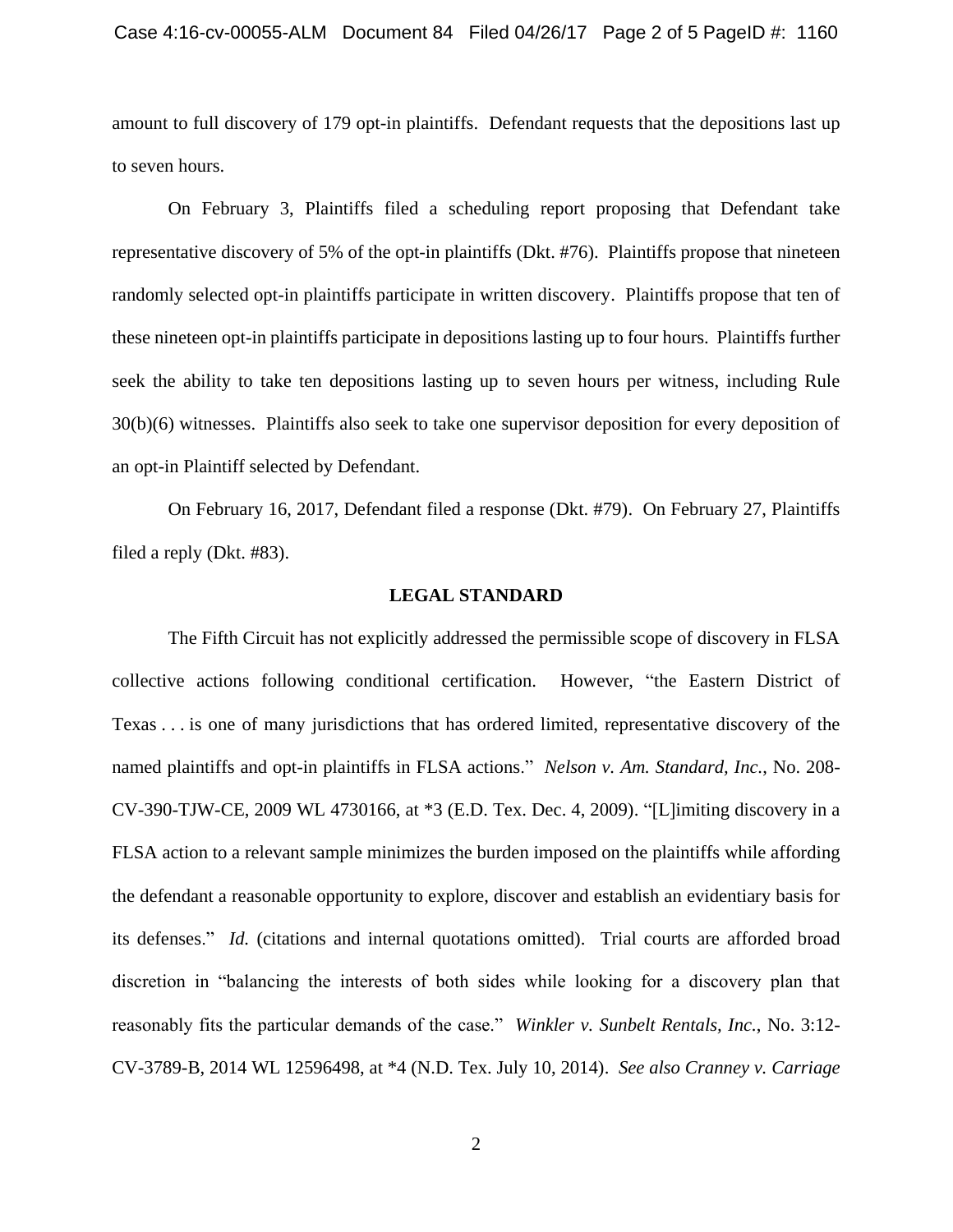*Servs*., 2008 U.S. Dist. LEXIS 113606, \*15, 2008 WL 2457912 (D. Nev. June 16, 2008) ("Permitting the full scope of discovery authorized by the Federal Rules of Civil Procedure would undermine the purpose of conditionally certifying a collective action and would be unreasonably burdensome and wasteful of the parties' and the court's resources. However, fairness dictates the defendants should be permitted to conduct enough discovery to support a motion to decertify the conditionally certified class.").

#### **ANALYSIS**

Defendant seeks to conduct full discovery of 179 opt-in plaintiffs, or one opt-in Plaintiff from each retail location having employed an opt-in plaintiff. Defendant argues this discovery proposal will allow it to determine whether opt-in plaintiffs are similarly situated across retail locations. Plaintiff responds that "written discovery from 5% of the Collective and depositions of 10 Collective members will allow Defendant to obtain ample information while preserving the FLSA's goal of the efficient litigation of collective actions."

Courts have taken various approaches in determining the scope of permissible discovery in conditionally certified collective actions. *See Nelson*, 2009 WL 4730166, at \*3 (allowing written discovery and depositions of 91 of 1,328 opt-in plaintiffs, or 6.85% of the class, with a specified number of opt-ins for each location); *Winkler*, 2014 WL 12596498, at \*4 (upholding a magistrate order rejecting plaintiffs' request to "arbitrarily limit discovery to less than 10% of the opt-in plaintiffs–chosen without regard to which profit center each opt-in represents–in favor of a more representative sampling of opt–in plaintiffs"); *Goodman v Burlington Coat Factory Warehouse Corp.*, 292 F.R.D. 230, 234 (D.N.J. 2013) (limiting depositions to 34 of 572 opt-in plaintiffs, or 5% of the class, but noting that "plaintiffs can hardly be heard to complain about the cost, burden and difficulties associated with defendants' discovery when they chose to pursue an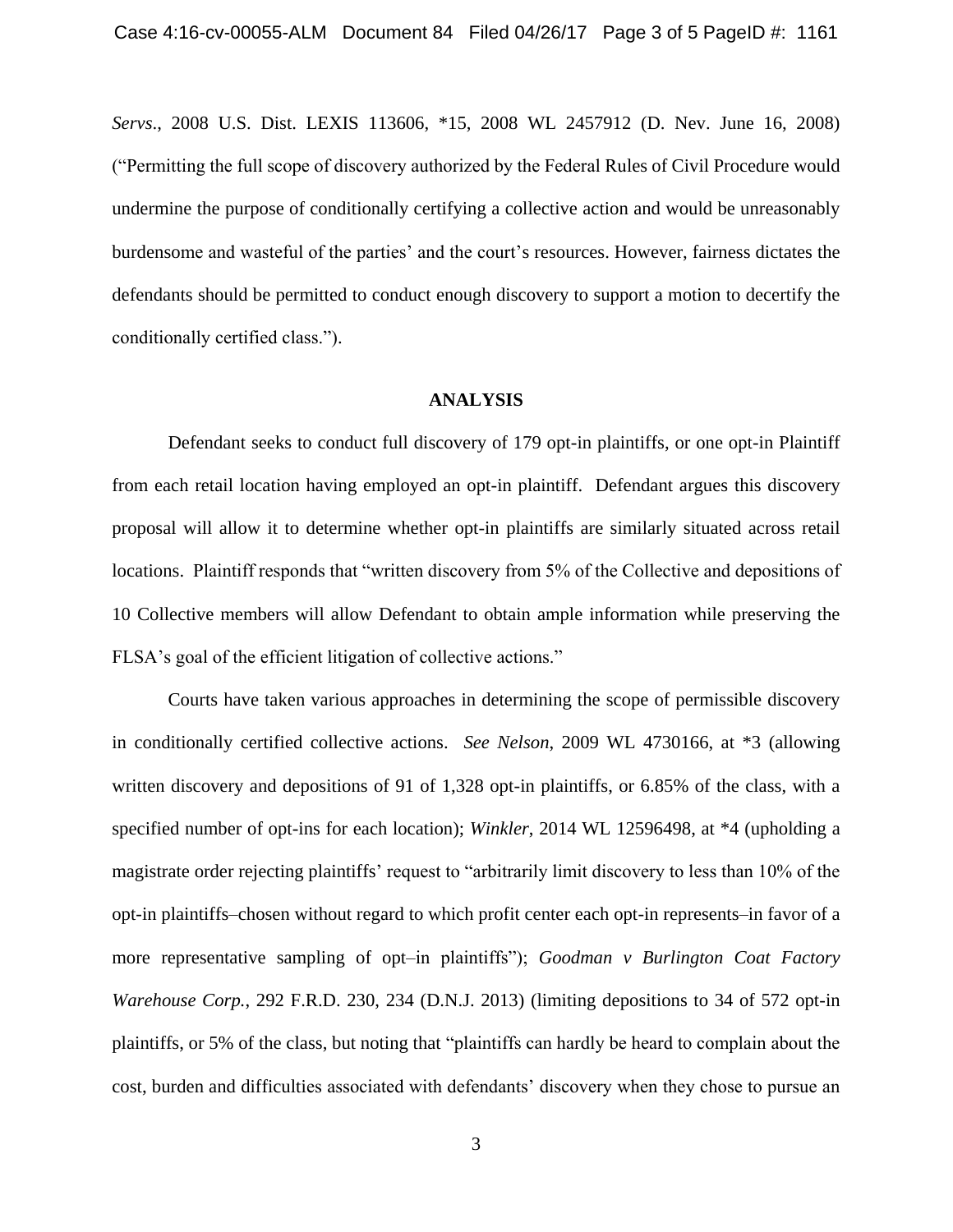#### Case 4:16-cv-00055-ALM Document 84 Filed 04/26/17 Page 4 of 5 PageID #: 1162

extensive class"); *Cranney v. Carriage Servs*., 2008 WL 2457912 (D. Nev. June 16, 2008) (limiting the individualized discovery defendants could obtain from the plaintiffs to 10% of a relevant combination of workers and work sites for the opt-in plaintiffs).

As other courts have done, the Court will take a "middle approach" to Plaintiffs' narrow proposal and Defendant's overbroad proposal. *See Goodman*, 292 F.R.D. at 233. The Court finds that Defendant may depose 6.8% of the opt-in plaintiffs, or 25 opt-in plaintiffs, including the named Plaintiffs. The Court orders the parties to meet and confer in a good faith effort to identify a mutually acceptable relevant combination of workers and work sites for the 25 opt-in plaintiffs Defendant may depose. *See Cranney*, 2008 WL 2457912, at \* (D. Nev. June 16, 2008). Defendant shall be limited to ten seven–hour depositions. The remaining depositions shall be limited to four hours. *See Goodman*, 292 F.R.D. at 234 (stating that "after the first few depositions defendants will have developed their 'script' and can focus on the most germane questioning to determine if the workers in the class are similarly situated"). Plaintiffs will have the right to take an equal number of depositions. Plaintiffs likewise may take ten seven–hour depositions. Plaintiffs remaining depositions shall also be limited to four hours. Further, all opt-in plaintiffs who are deposed must answer Defendant's written discovery. Plaintiffs may serve an equal number of written discovery requests upon Defendant. Any opt-in plaintiff who fails or refuses to participate in discovery or deposition will not be dismissed from the lawsuit, but may be replaced by another opt-in plaintiff selected by Defendant.

#### **CONCLUSION**

It is therefore **ORDERED** that Court is Belk Inc.'s Scheduling Proposal (Dkt. #74) and Plaintiffs' Notice of Filing Scheduling Report (Dkt. #76) are hereby **GRANTED IN PART** and